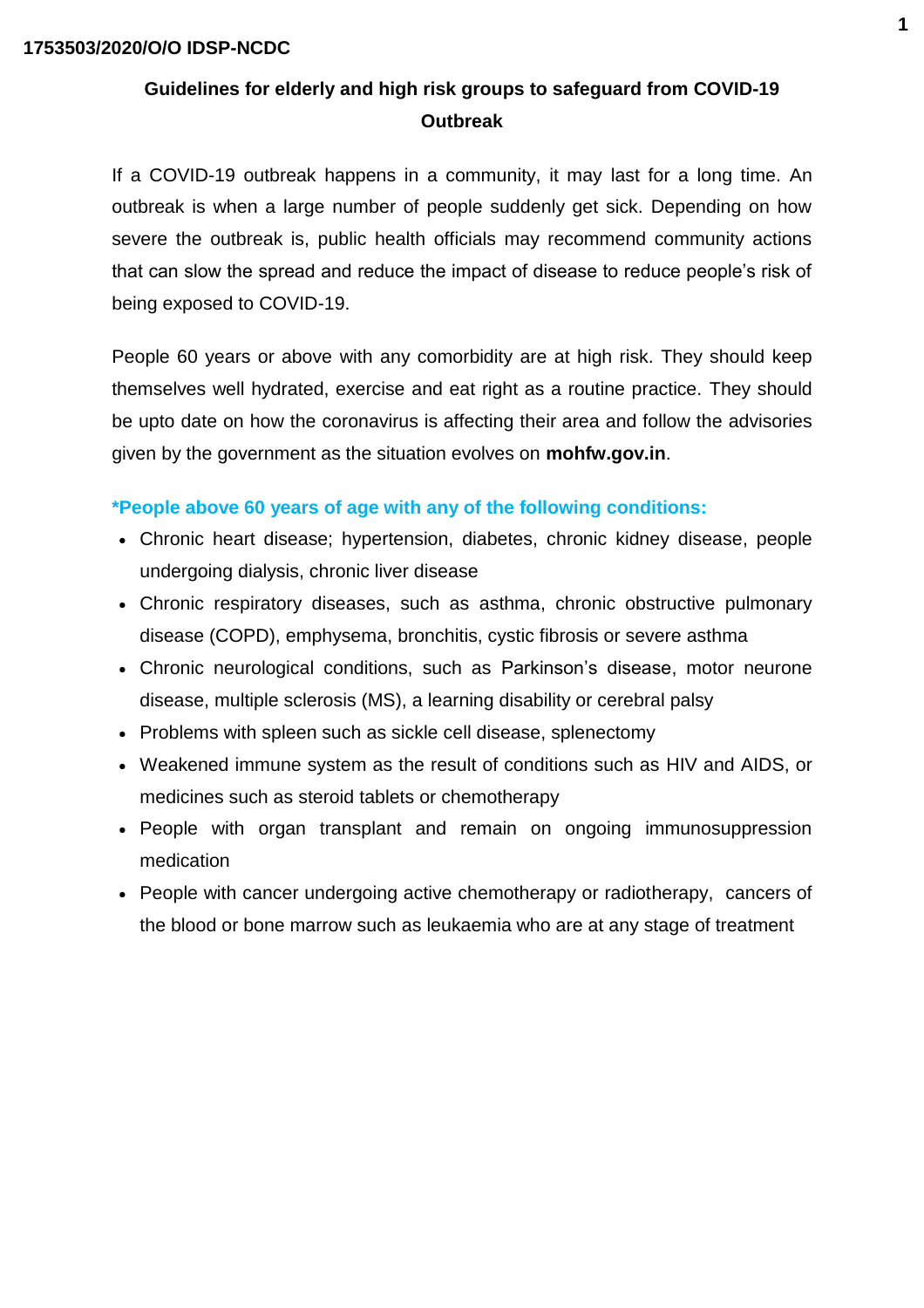#### **Dos:**

- Keep in touch with family and friends through phone, internet and social media
- Use telephone or online services for other essential services, drug delivery, banking, grocery delivery etc
- Wash hands often with soap and water for at least 20 seconds, especially after blowing their nose, coughing, or sneezing, or having been in a public place. If soap and water are not available, use alcohol based hand sanitizer that contains at least 70% alcohol.
- Follow respiratory etiquettes. Use a tissue or your sleeve to cover your mouth while coughing or sneezing and was your hands/ sanitise them after throwing the tissue in a closed bin.
- Avoid touching surfaces in public places elevator/ lift buttons, door handles, handrails. Use a tissue or their sleeve to cover your hand or finger if you must touch something.
- Avoid shaking hands with people, avoid hugging and kissing people.
- Maintain at least 1 metre (3 feet) distance with everyone.
- Contact the doctor to ask about obtaining extra necessary medicines to have at home in case of an outbreak of COVID-19 in their community and stay home for a prolonged period of time.
- Have enough household items and groceries on hand to be prepared to stay at home for a considerable period of time.
- Clean and disinfect home to remove germs: practice routine cleaning of frequently touched surfaces (for example: tables, doorknobs, light switches, handles, desks, toilets, faucets, sinks & cell phones) using available disinfectant

### **Don'ts**

- Do not touch eyes, nose and mouth with unclean, unwashed hands
- Do not travel if not necessary or essential
- Do not go to the hospital for routine health checkups and use telephone to contact the doctor
- Do not come in close contact with those who are sick/ not well
- Do not go for gatherings with friends and family and stay away from large gatherings